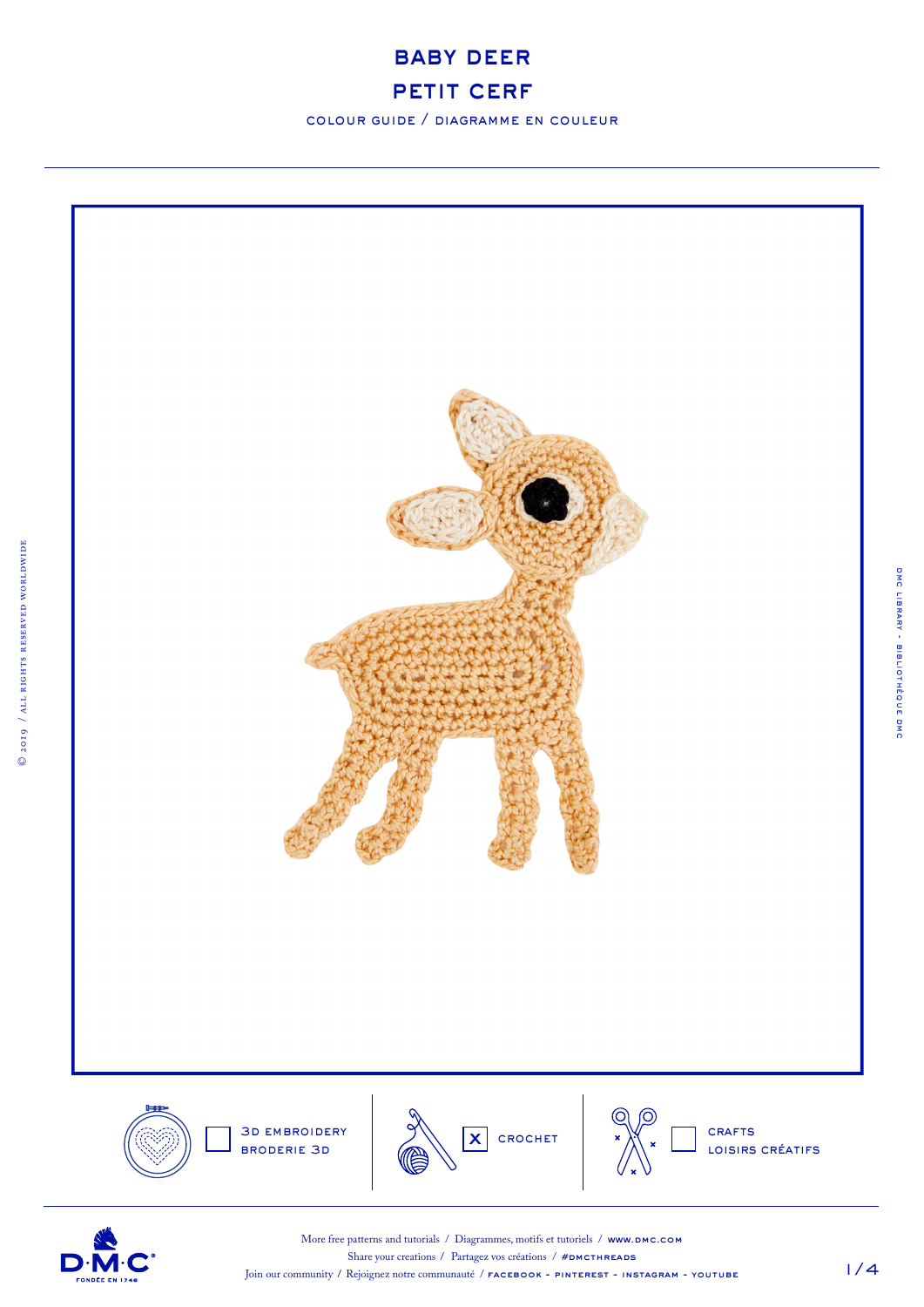# baby deer PETIT CERF

instructions / réalisation

### tool kit / fournitures

#### scissors / scissors

www.dmc.com © 2019 / all rights reserved worldwide

DMC PERLÉ : ART.115AR/5 MEDIUM crochet hook / crochet : 1,5 mm / uk 2,5 / usa 6



### **NOTE**

Can be made with thread size nº8 (Small) or nº3 (Small). The result will depend on the size of thread used. Peut se réasliser avec les fils nº8 (Small) ou nº 3 (Small). Le résultat dépendra de la grosseur de fil utilisée.

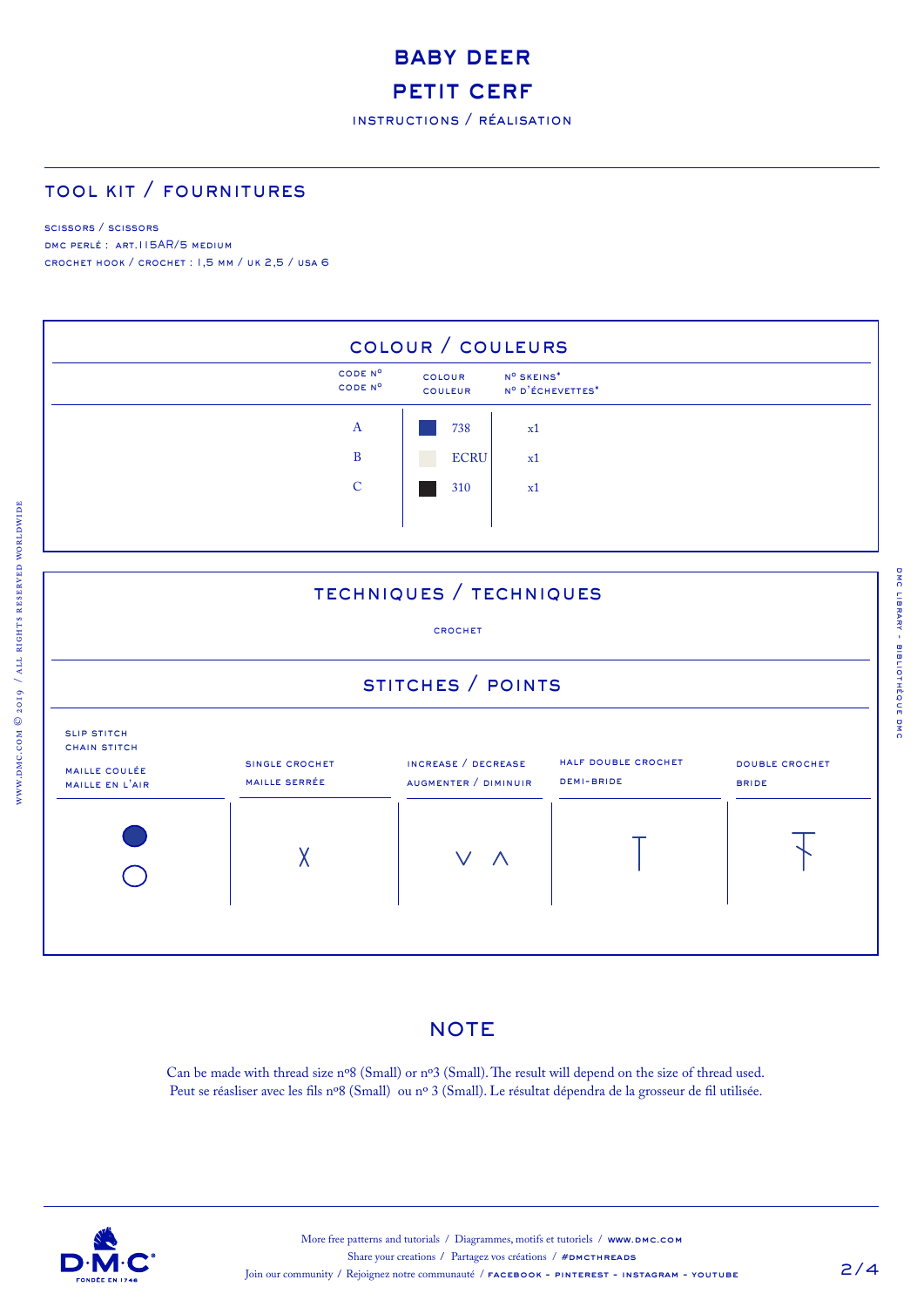baby deer PETIT CERF

instructions / réalisation





dmc library - bibliothèque dmc